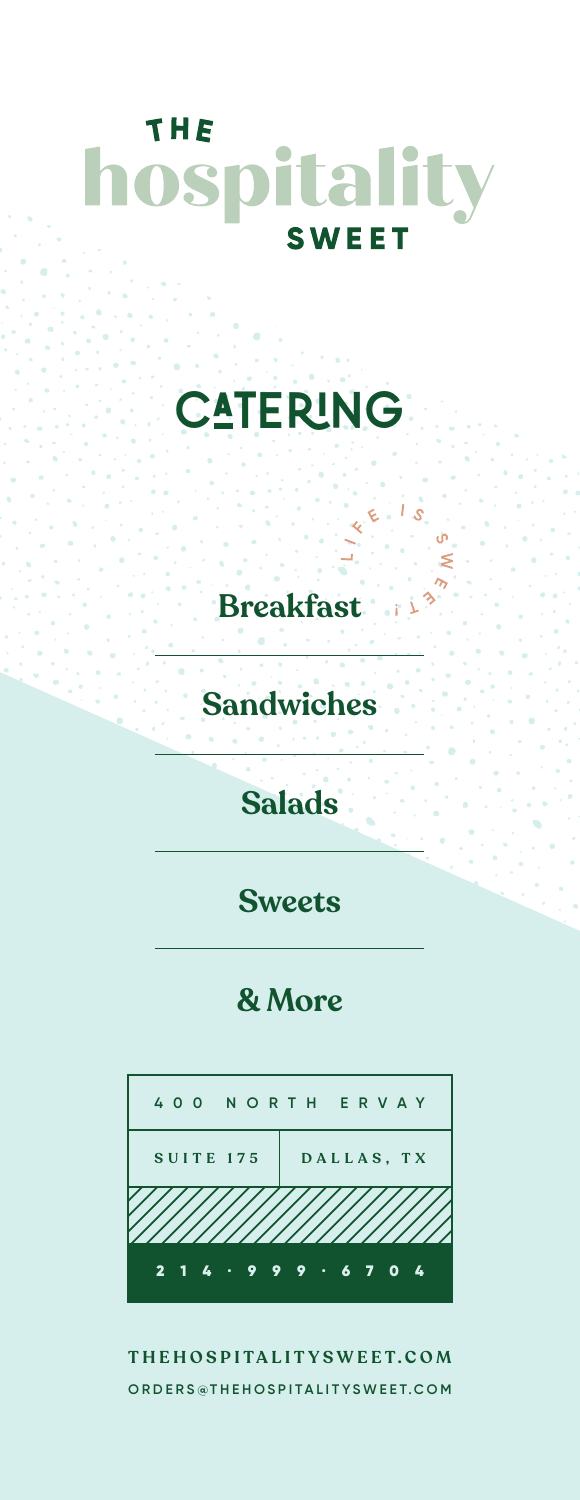# **BREAKFAST**

#### **PASTRIES**

| <b>English Scone</b>      | 3.75 |
|---------------------------|------|
| Texas Scone               | 3.25 |
| Croissant                 | 3.75 |
| <b>Buttermilk Biscuit</b> | 3.00 |

### **PLATES**

| Fresh Fruit $\dot{\mathscr{G}}(\nabla)$                                    | 4.00 |
|----------------------------------------------------------------------------|------|
| Yogurt<br>house granola, berries, honey                                    | 5.75 |
| Steel Cut Oats $\dot{\mathscr{G}}(\mathsf{V})$<br>house granola, blueberry | 5.75 |

3.25

### **Breakfast Tacos** *egg, cheddar jack, choice of veggie, potato, sausage, bacon*

### **Breakfast Sandwich**

*egg, cheddar, choice of bacon, sausage*

| on biscuit                | 6.50 |
|---------------------------|------|
| on white or wheat         | 6.75 |
| on gluten-free toast      | 7.50 |
| on croissant              | 8.75 |
| <b>Biscuits and Gravy</b> | 6.50 |

*sausage gravy, buttermilk biscuit*



| The "Go-To" Lunch for 10          |                |
|-----------------------------------|----------------|
| ASSORTMENT OF 20 HALF SANDWICHES' |                |
| Turkey Bacon Avocado              | + KFTTIF CHIPS |
| Jalapeno Chicken Wrap             | + FRESH FRUIT  |
| Chicken Salad on Croissant        |                |

Ham & Swiss

Avocado Club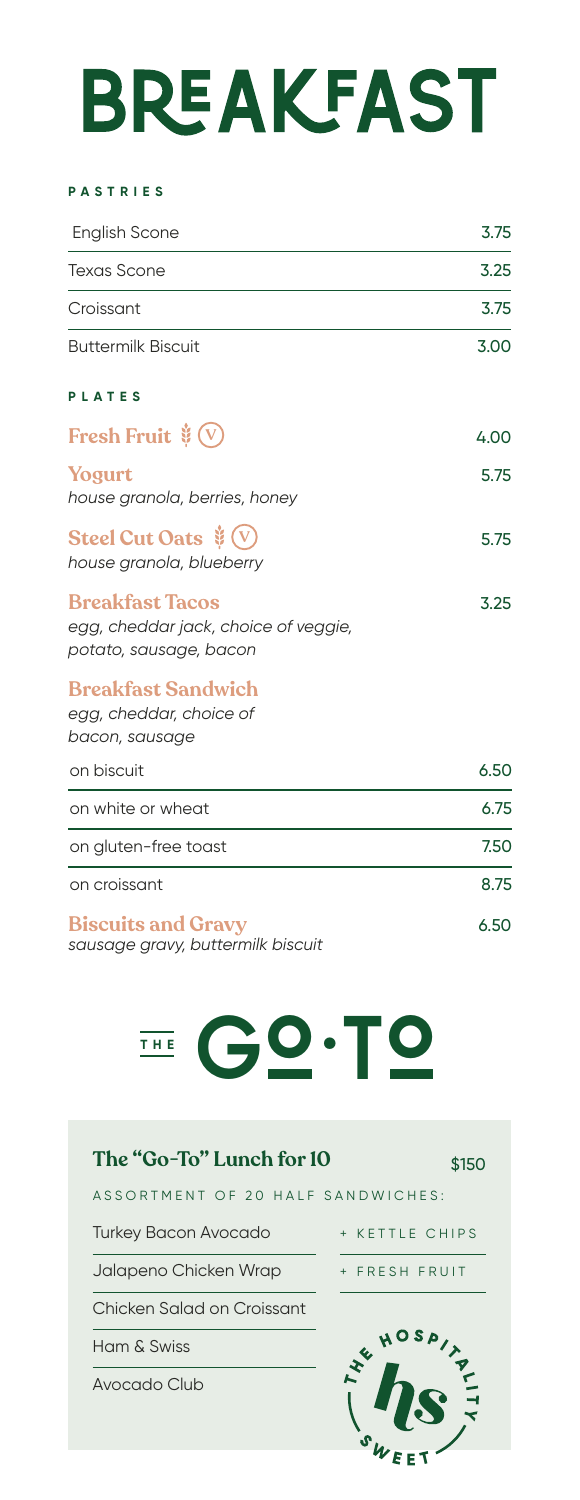

BOXED LUNCH

## **Sandwiches**  $\overline{V}$  **VEGETARIAN**

| <b>SIDES</b><br>kettle chips, fresh fruit, or<br>wild rice & orzo salad                          | SUBSTITUTE<br>FOR A CUP<br>OF SOUP<br>$+ $1.50$ |
|--------------------------------------------------------------------------------------------------|-------------------------------------------------|
| Havarti Apple Panini<br>spinach, raspberry chipotle, white bread                                 | 9.50                                            |
| <b>Chicken Salad</b><br>on croissant                                                             | 11.50                                           |
| <b>Turkey Bacon Avocado</b><br>monterrey jack, jalapeno ranch, ciabatta                          | 12.00                                           |
| <b>Turkey Pesto</b><br>prosciutto, spinach, goat cheese,<br>monterrey jack, ciabatta             | 12.00                                           |
| Chipotle Black Bean Quinoa Wrap (V<br>avocado, tomato, spinach, monterrey jack,<br>chipotle mayo | 10.00                                           |
| <b>Avocado Club</b><br>turkey, ham, bacon, romaine, tomato, mayo,<br>white bread                 | 12.00                                           |
| Turkey Bacon Havarti Wrap<br>scallion, cream cheese, raspberry chipotle                          | 11.50                                           |
| Jalapeno Chicken Wrap<br>bacon, avocado, cheddar, jalapeno ranch                                 | 11.25                                           |
| <b>Ham &amp; Swiss</b><br>romaine, tomato, mayo, house pickles,<br>whole wheat bread             | 11.25                                           |
| <b>BBQ</b> Brisket<br>caramelized onion, coleslaw, cheddar,<br>farmhouse bread                   | 12.50                                           |
| - ADD-ONS                                                                                        |                                                 |
| Avocado                                                                                          | 2.00                                            |
| On Croissant                                                                                     | 2.50                                            |
| On Gluten-Free Bread                                                                             | 2.00                                            |
| Bacon                                                                                            | 2.00                                            |
| Roasted Chicken or Parmesan Chicken                                                              | 2.75                                            |
| Turkey                                                                                           | 3.00                                            |
| Prosciutto                                                                                       | 2.50                                            |
| Ham                                                                                              | 2.75                                            |

Brisket

3.50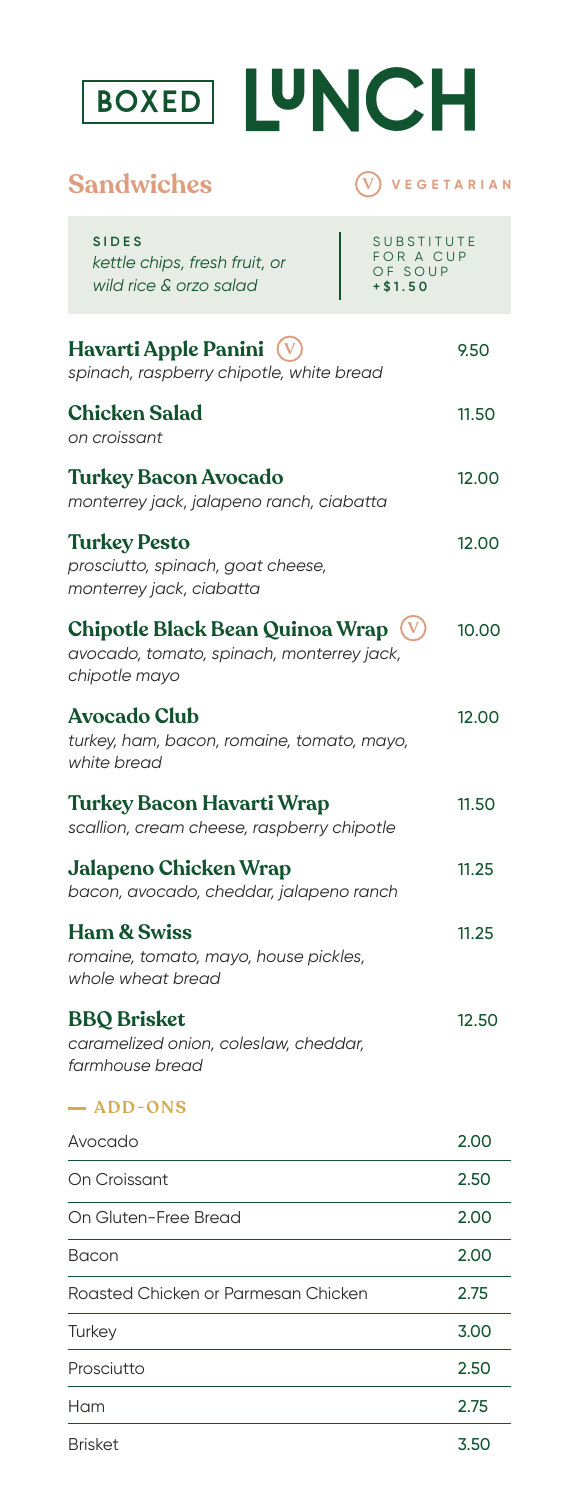**Salads** & GLUTEN FREE (V) VEGETARIAN

| Spinach $\dot{\mathscr{G}}(V)$<br>strawberry, walnut, goat cheese,<br>balsamic vinaigrette                                                               | 9.75  |
|----------------------------------------------------------------------------------------------------------------------------------------------------------|-------|
| Green<br>romaine, parmesan chicken, prosciutto,<br>craisin, parmesan, balsamic vinaigrette                                                               | 11.75 |
| Kale $\dot{\mathbf{z}}(\mathbf{v})$<br>quinoa, avocado, blueberry, candied<br>pecan, goat cheese, lemon vinaigrette                                      | 10.50 |
| Southwest $\ddot{\mathbf{\mathsf{y}}}$<br>romaine, roasted chicken, black bean,<br>corn, pico de gallo, cheddar jack, crispy<br>tortilla, jalapeno ranch | 11.75 |
| Cobb \$<br>romaine, roasted chicken, bacon,<br>egg, avocado, tomato, monterrey jack,<br>buttermilk ranch                                                 | 12.00 |
| <b>Chicken Salad on Greens &amp;</b><br>romaine, craisin, walnut,<br>balsamic vinaigrette                                                                | 10.00 |
| <b>Chicken Orzo and Wild Rice</b><br>bell pepper, corn, basil, craisin, almond,<br>white wine vinaigrette                                                | 9.75  |

## **Sides & Daily Soups**

| <b>Kettle Chips</b>      | 2.00 |
|--------------------------|------|
| Fresh Fruit              | 4.00 |
| Wild Rice and Orzo Salad | 3.50 |

## **Soup of the Day**

**CUP** 3.50 // **BOWL** 7.25

**M** − White Bean Chicken Chili  $\dot{$ **T –** Tomato Bisque **V W –** Creamy Jalapeno **TH –** Turkey Chili **F –** Chicken Tortilla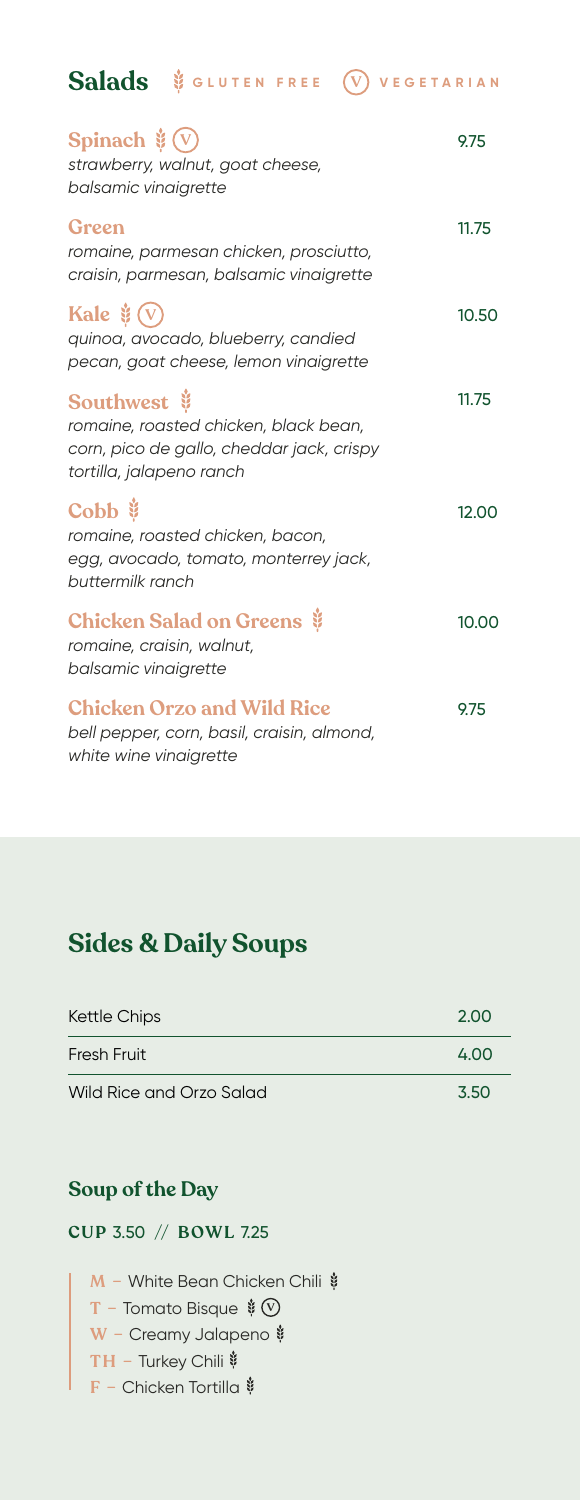# **PLATTERS**

#### **Sandwich Platters V VEGETARIAN**

**BUILD YOUR OWN PLATTER** *choose any assortment and quantity (min. 5)*

| Havarti Apple Panini $\sqrt{\sqrt{}}$      | 7.75  |
|--------------------------------------------|-------|
| <b>Chicken Salad</b>                       | 9.75  |
| <b>Turkey Bacon Avocado</b>                | 10.25 |
| <b>Turkey Pesto</b>                        | 10.25 |
| Chipotle Black Bean Quinoa Wrap $(\nabla)$ | 8.25  |
| <b>Avocado Club</b>                        | 10.25 |
| <b>Turkey Bacon Havarti Wrap</b>           | 9.75  |
| <b>Jalapeno Chicken Wrap</b>               | 9.50  |
| <b>Ham &amp; Swiss</b>                     | 9.50  |
| <b>BBQ</b> Brisket                         | 10.75 |

## **Salad Bowls**

| SMALL SERVES<br>5-7 (entrée) / 10-14 (side) | <b>LARGE SERVES</b><br>10-12 (entrée); 20-24 (side) |
|---------------------------------------------|-----------------------------------------------------|
| Spinach $\frac{1}{2}(V)$                    | 44/88                                               |
| Green                                       | 52/104                                              |
| Kale $\dot{\mathscr{G}}(\nabla)$            | 49/98                                               |
| Southwest \$                                | 50/100                                              |
| Cobb $\ddot{\mathbf{\mathsf{g}}}$           | 50 / 100                                            |
| Chicken Salad on Greens \$                  | 45 / 90                                             |
| <b>Chicken Orzo and Wild Rice</b>           | 45/90                                               |

### **ADD-ONS**

| Avocado                             | 10/20         |
|-------------------------------------|---------------|
| Bacon                               | 10/20         |
| Roasted Chicken or Parmesan Chicken | 13.75 / 27.50 |
| Turkey                              | 15/30         |
| Prosciutto                          | 12.50 / 25    |
| Ham                                 | 13.75 / 27.50 |
| <b>Brisket</b>                      | 17.50 / 35    |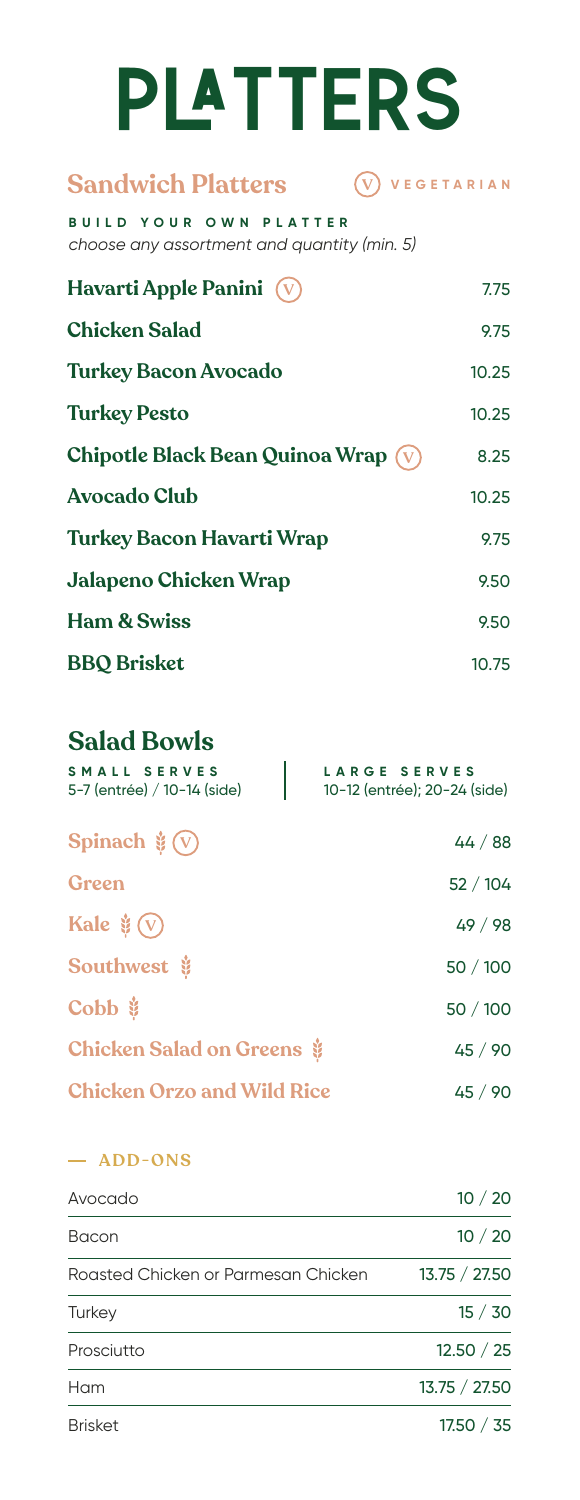## **Sides**

WILD RICE & ORZO SALAD small | serves 10-12 | **23.00** // large | serves 20-25 | **46.00 FRESH FRUIT** small | serves 10-12 | **28.00** // large | serves 20-25 | **56.00 KETTLE CHIPS**  small | serves 4-6 | **11.00** large | serves 8-12 | **22.00**



**Cake Pops**  *birthday cake, triple chocolate, red velvet, oreo cheesecake, lemonade, strawberry*

### **Brownies & Bars** *turtle brownie, Texas scone*

**Cookies**

*chocolate chip, oatmeal heath bar, sugar* 

2.50 / 30 (dozen)

|  | 2.50 / 30 (dozen) |
|--|-------------------|

3.25 / 39 (dozen)

## DrinKs

| <b>ICED TEA (GALLON)</b><br><b>UNSWEETENED</b> | 12.00 |  |
|------------------------------------------------|-------|--|
| <b>LEMONADE (GALLON)</b>                       | 12.00 |  |
| <b>COFFEE (SERVES 10)</b>                      | 30.00 |  |
| <b>BOTTLED WATER</b>                           | 2.50  |  |
| TOPO CHICO                                     | 2.50  |  |
| <b>ORANGE JUICE</b>                            | 2.75  |  |

## **GLUTEN FREE V VEGETARIAN**

*disposable plates, utensils, serving utensils and napkins available upon request*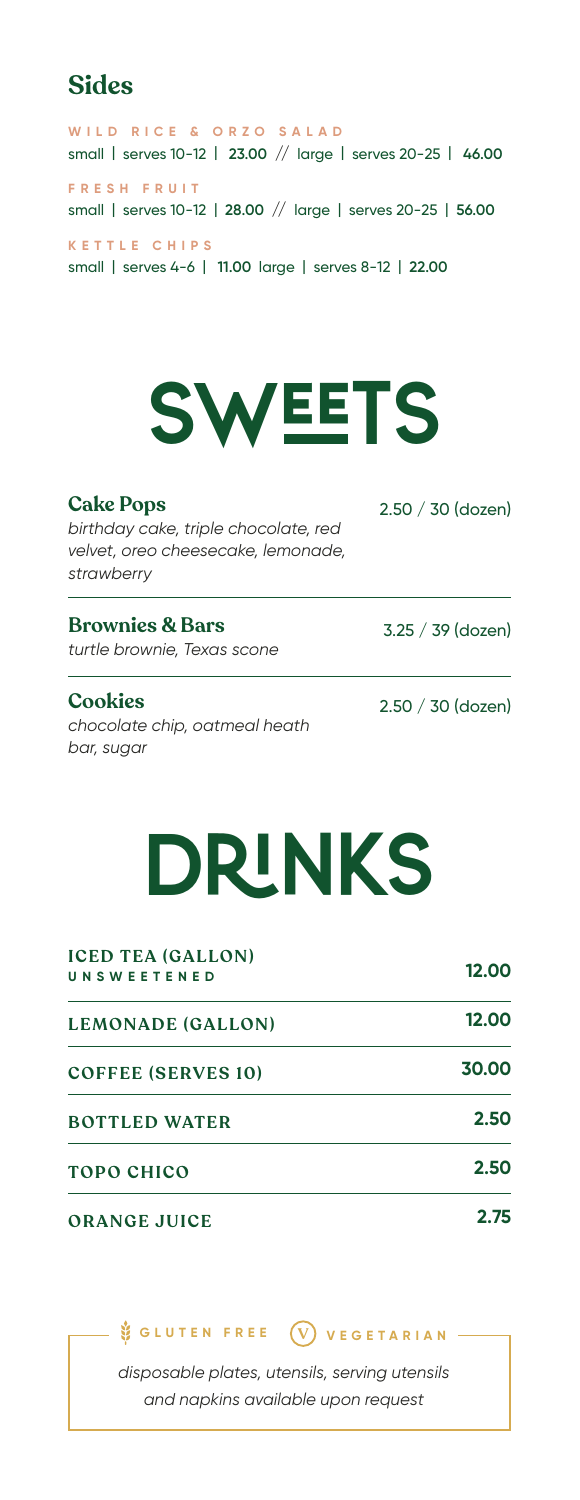

From the sandwich meats we roast in-house to the gorgeous sweets in our case, we put our passion into the food we serve in our downtown oasis. Run by husband & wife, you're guaranteed to see a friendly face at The Hospitality Sweet.

### **THEHOSPITALITYSWEET.COM**